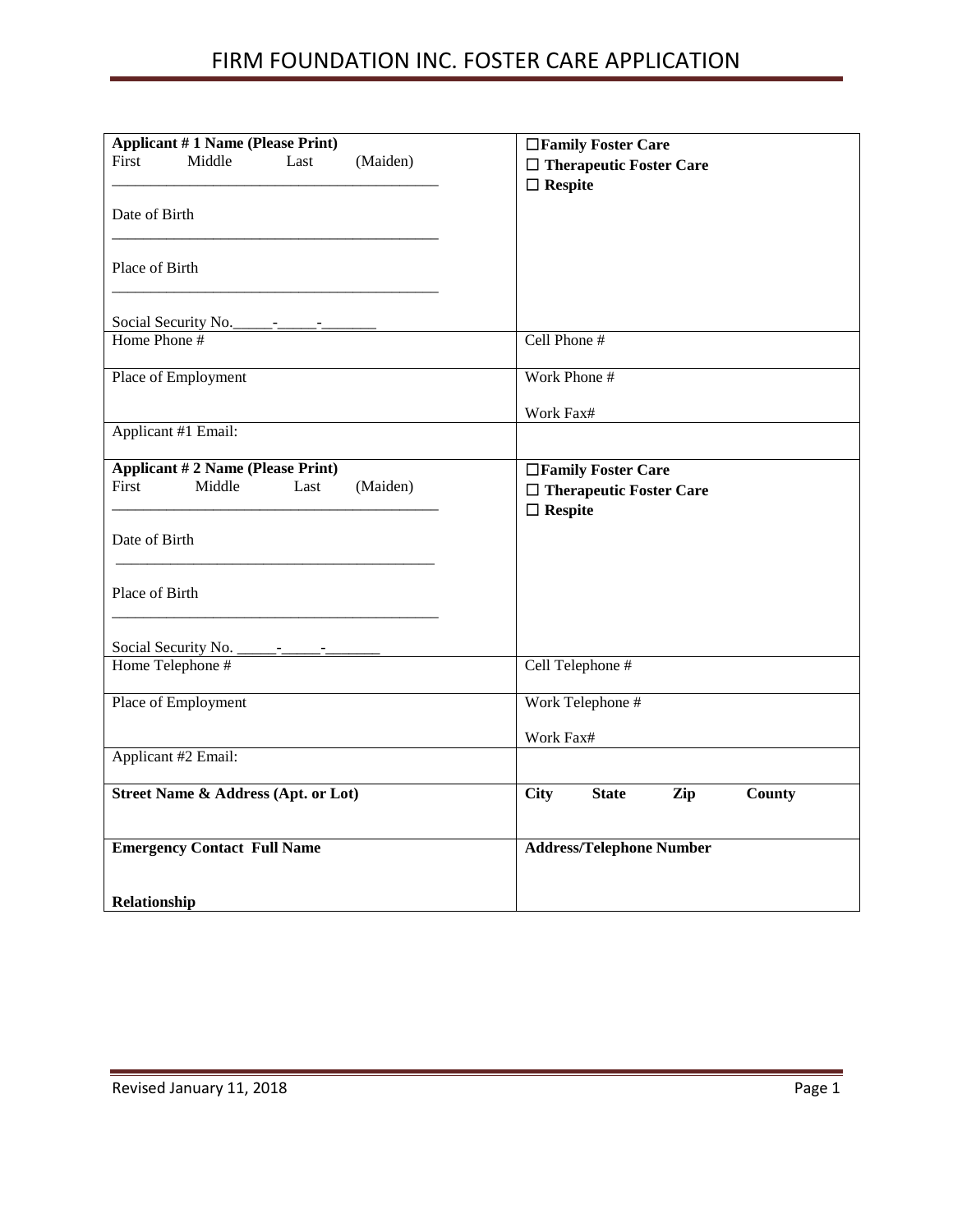|                                                                      | Applicant #1<br><b>Name</b> | Applicant #2<br><b>Name</b> | Household<br><b>Member</b> | Household<br><b>Member</b> | Household<br><b>Member</b> |
|----------------------------------------------------------------------|-----------------------------|-----------------------------|----------------------------|----------------------------|----------------------------|
|                                                                      |                             |                             |                            |                            |                            |
|                                                                      | (Self)                      | (Ex. Spouse)                | (Ex.<br>Child/Adult)       | (Ex. Child/Adult)          | (Ex.<br>Child/Adult)       |
| <b>Relationship to</b><br>Applicant #1 & 2                           |                             |                             |                            |                            |                            |
| Date of Birth*                                                       |                             |                             |                            |                            |                            |
| <b>Social Security*</b>                                              |                             |                             |                            |                            |                            |
| (Adults over 18)                                                     |                             |                             |                            |                            |                            |
| Race*                                                                |                             |                             |                            |                            |                            |
| <b>Ethnic</b><br>Background*                                         |                             |                             |                            |                            |                            |
| <b>Highest Level of</b><br><b>Education</b><br><b>Completed</b>      |                             |                             |                            |                            |                            |
| <b>Marital Status</b><br>(If currently                               |                             |                             |                            |                            |                            |
| married, date<br>and place of<br>marriage)                           |                             |                             |                            |                            |                            |
| Area of<br><b>Specialized</b><br><b>Education</b> (if<br>applicable) |                             |                             |                            |                            |                            |
| <b>Employer or</b><br><b>Source of</b><br><b>Income</b>              |                             |                             |                            |                            |                            |
| How long with<br>this employer                                       |                             |                             |                            |                            |                            |
| Occupation                                                           |                             |                             |                            |                            |                            |
| <b>Gross Annual</b><br><b>Income</b>                                 |                             |                             |                            |                            |                            |
| Days/Hours of<br>Work (in normal<br>work week)                       |                             |                             |                            |                            |                            |
| <b>Driver's License</b><br><b>Number &amp; State</b>                 |                             |                             |                            |                            |                            |

### **HOUSEHOLD MEMBERS (If more than 5 people, add another sheet)**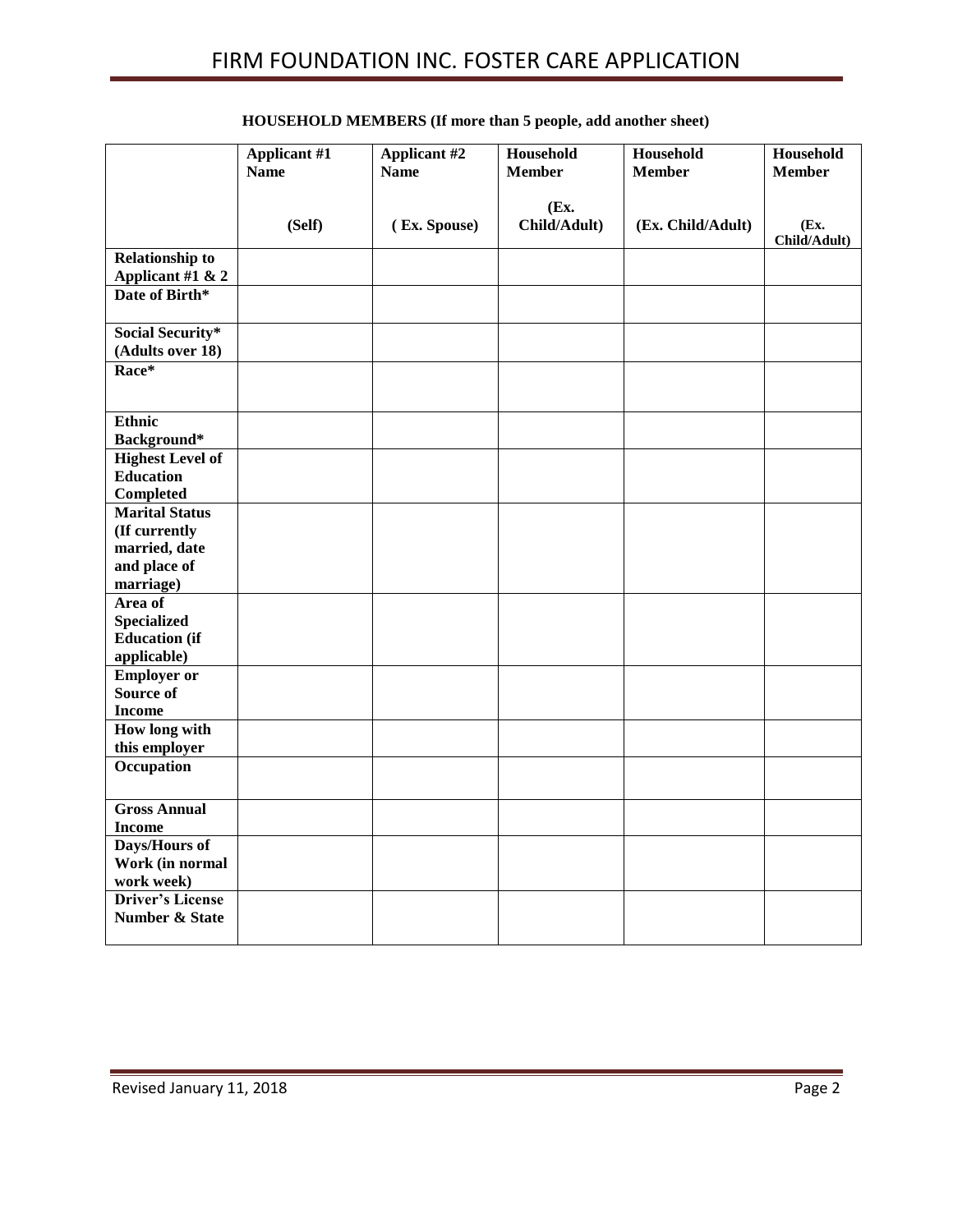#### **OWN CHILDREN LIVING OUTSIDE OF THE HOME**

| <b>Name</b> | Date of Birth | <b>Address</b> | Occupation |
|-------------|---------------|----------------|------------|
|             |               |                |            |
|             |               |                |            |
|             |               |                |            |
|             |               |                |            |
|             |               |                |            |
|             |               |                |            |

#### **CRIMINAL HISTORY**

#### **Does any household member, including juveniles 12-18 years of age, have a criminal history?**

| <b>Offense</b> | <b>City and State</b> | <b>Sentence</b>                              |
|----------------|-----------------------|----------------------------------------------|
|                |                       |                                              |
|                |                       |                                              |
|                |                       |                                              |
|                |                       |                                              |
|                |                       |                                              |
|                |                       | <b>Approximate</b><br><b>Conviction Date</b> |

 $\Box$  Yes  $\Box$  No, if yes, explain below

### **Has any household member been arrested/convicted for driving while intoxicated (DWI) or driving under the influence (DUI)?**

#### ☐Yes ☐No If yes, explain below

| <b>Name</b> | Number of<br><b>Arrest</b> | Number of<br><b>Convictions</b> | Date of Last<br>Conviction | <b>City/State of</b><br>Last | <b>On</b><br><b>Probation or</b> | License<br><b>Suspended or</b> |
|-------------|----------------------------|---------------------------------|----------------------------|------------------------------|----------------------------------|--------------------------------|
|             |                            |                                 |                            | Conviction                   | Parole                           | <b>Revoked?</b>                |
|             |                            |                                 |                            |                              | $\Box$ Yes                       | $\Box$ Yes                     |
|             |                            |                                 |                            |                              | $\Box$ No                        | $\Box$ No                      |
|             |                            |                                 |                            |                              |                                  |                                |
|             |                            |                                 |                            |                              | $\Box$ Yes                       | $\Box$ Yes                     |
|             |                            |                                 |                            |                              | $\square$ No                     | $\square$ No                   |
|             |                            |                                 |                            |                              |                                  |                                |
|             |                            |                                 |                            |                              |                                  |                                |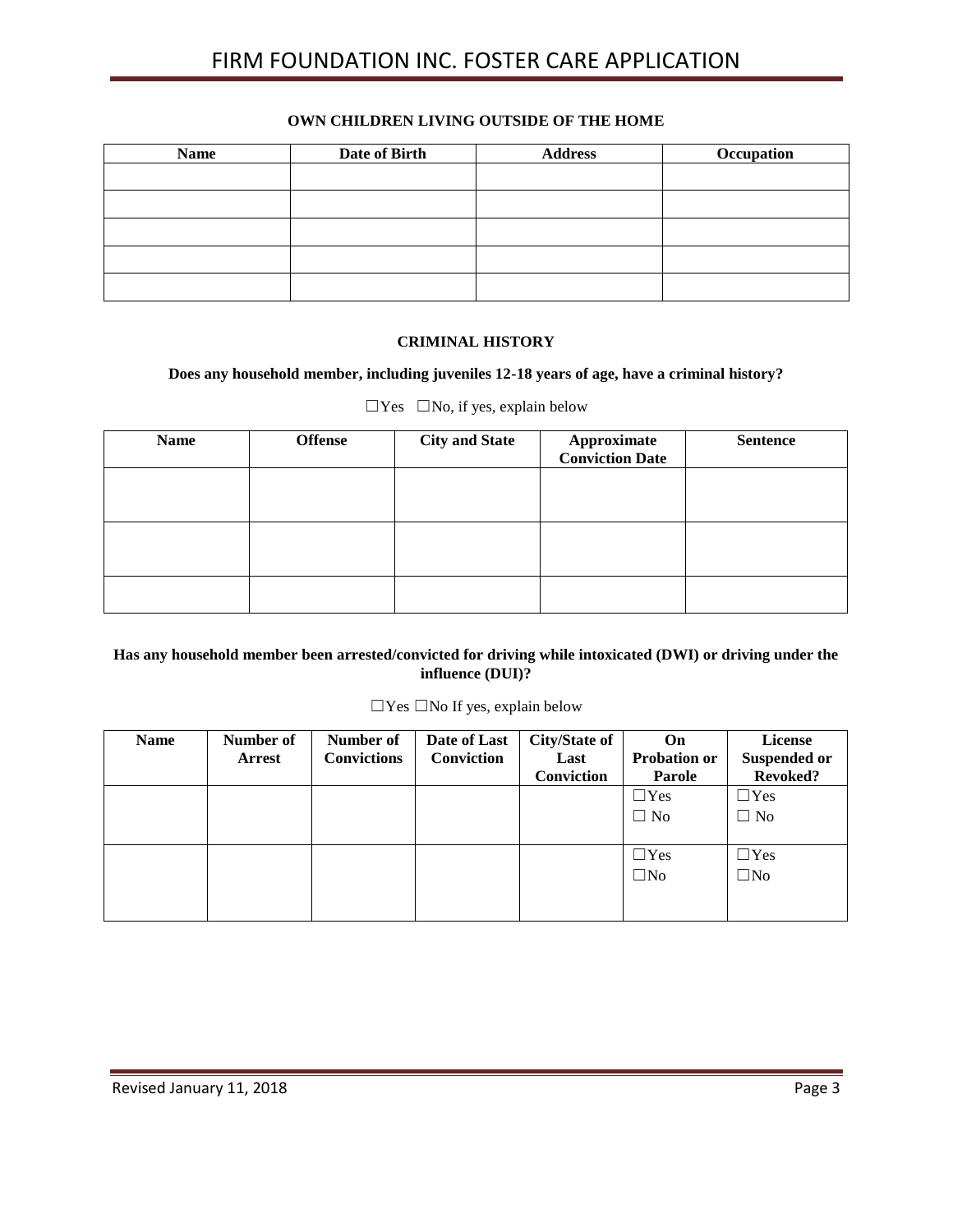### **BEDROOM FLOOR/LEVEL Ex. 1st/2nd floor OCCUPANT(S) Ex. Mr. and Mrs. Smith TYPE OF BED(S) Ex. Crib, Single, Double, Bunk (If bunk, indicate upper-U or lower-L) 1 2 3 4 5**

#### **SLEEPING ARRANGEMENTS (Indicate where a foster child will sleep)**

## **Children placed in the home would attend the following schools**

| <b>Elementary School Name</b>            | Address |
|------------------------------------------|---------|
|                                          |         |
|                                          |         |
|                                          |         |
| Middle School or Junior High School Name | Address |
|                                          |         |
|                                          |         |
|                                          |         |
| Senior High School Name                  | Address |
|                                          |         |
|                                          |         |
|                                          |         |
| Name of Public School District           |         |
|                                          |         |
|                                          |         |
|                                          |         |

**\_\_\_\_\_\_\_\_\_\_\_\_\_\_\_\_\_\_\_\_\_\_\_\_\_\_\_\_\_\_\_\_\_\_\_\_\_\_\_\_\_\_\_\_\_\_\_\_\_\_\_\_\_\_\_\_\_\_\_\_\_\_\_\_\_\_\_\_\_\_\_\_\_\_\_\_\_\_\_\_\_\_\_\_\_\_\_\_\_\_\_\_\_ \_\_\_\_\_\_\_\_\_\_\_\_\_\_\_\_\_\_\_\_\_\_\_\_\_\_\_\_\_\_\_\_\_\_\_\_\_\_\_\_\_\_\_\_\_\_\_\_\_\_\_\_\_\_\_\_\_\_\_\_\_\_\_\_\_\_\_\_\_\_\_\_\_\_\_\_\_\_\_\_\_\_\_\_\_\_\_\_\_\_\_\_\_ \_\_\_\_\_\_\_\_\_\_\_\_\_\_\_\_\_\_\_\_\_\_\_\_\_\_\_\_\_\_\_\_\_\_\_\_\_\_\_\_\_\_\_\_\_\_\_\_\_\_\_\_\_\_\_\_\_\_\_\_\_\_\_\_\_\_\_\_\_\_\_\_\_\_\_\_\_\_\_\_\_\_\_\_\_\_\_\_\_\_\_\_\_ \_\_\_\_\_\_\_\_\_\_\_\_\_\_\_\_\_\_\_\_\_\_\_\_\_\_\_\_\_\_\_\_\_\_\_\_\_\_\_\_\_\_\_\_\_\_\_\_\_\_\_\_\_\_\_\_\_\_\_\_\_\_\_\_\_\_\_\_\_\_\_\_\_\_\_\_\_\_\_\_\_\_\_\_\_\_\_\_\_\_\_\_\_**

### **Directions to home from agency**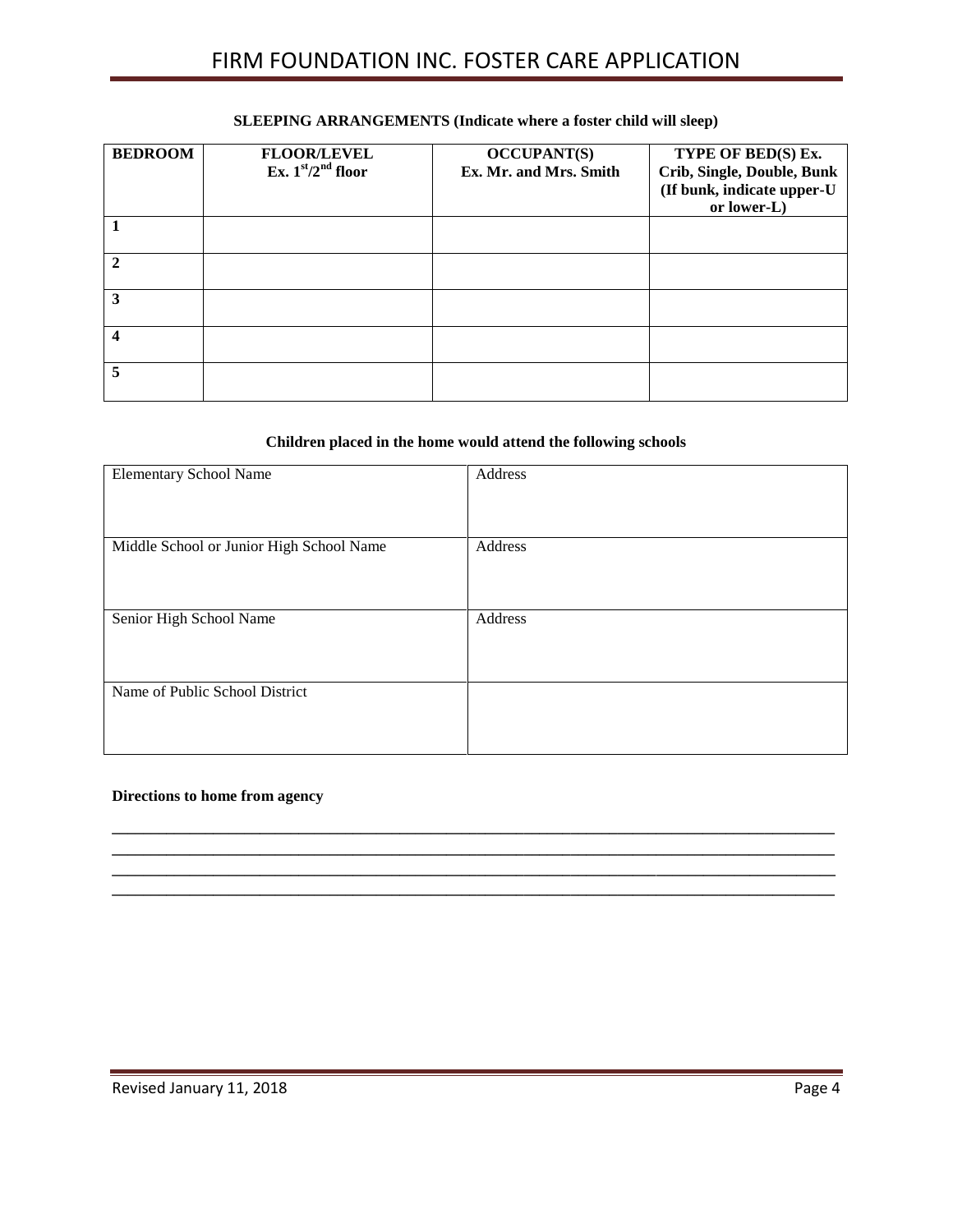### **ENVIRONMENTAL CONDITIONS**

| Do any family member(s) smoke?                                                                                                        | $\Box$ Yes $\Box$ No | Is smoking allowed in the house?                                                                                                                                                                                                                                                                                                                    | $\Box$ Yes $\Box$ No |
|---------------------------------------------------------------------------------------------------------------------------------------|----------------------|-----------------------------------------------------------------------------------------------------------------------------------------------------------------------------------------------------------------------------------------------------------------------------------------------------------------------------------------------------|----------------------|
| Are there any pets in the home?<br>If yes, list and describe the type of pets:                                                        | $\Box$ Yes $\Box$ No |                                                                                                                                                                                                                                                                                                                                                     |                      |
|                                                                                                                                       |                      |                                                                                                                                                                                                                                                                                                                                                     |                      |
| assessment to be completed by a licensed veterinarian or a licensed dog trainer.                                                      |                      | It is required that all established and potential foster parents that care for Cumberland County foster children to<br>complete a canine temperament assessment for any canine that are present in the home. The purpose of this<br>assessment is to ensure that the pets in your home are not a danger to the children in care. This is a one-time |                      |
| If yes, provide the agency with a copy of the temperament assessment.                                                                 |                      | Do your pets meet local safety requirements (Vaccinations, vicious animal restrictions, etc.)? $\Box$ Yes $\Box$ No                                                                                                                                                                                                                                 |                      |
| agency.                                                                                                                               |                      | Has your pets received a temperament assessment for your veterinarian? $\square$ Yes $\square$ No<br>All pets are required to receive an assessment and a copy of the temperament assessment shall be provided to the                                                                                                                               |                      |
| Does applicant operate a business from the residence? $\Box$ Yes $\Box$ No<br>Please explain:                                         |                      |                                                                                                                                                                                                                                                                                                                                                     |                      |
|                                                                                                                                       |                      |                                                                                                                                                                                                                                                                                                                                                     |                      |
| If your answer to the previous question is yes, is the business child care?<br>Is this business is an adult daycare or rooming house? |                      | $\Box$ Yes $\Box$ No<br>$\Box$ Yes $\Box$ No                                                                                                                                                                                                                                                                                                        |                      |
|                                                                                                                                       |                      |                                                                                                                                                                                                                                                                                                                                                     |                      |
|                                                                                                                                       |                      |                                                                                                                                                                                                                                                                                                                                                     |                      |
|                                                                                                                                       |                      |                                                                                                                                                                                                                                                                                                                                                     |                      |
| Describe how foster care will have an impact on your home business:                                                                   |                      |                                                                                                                                                                                                                                                                                                                                                     |                      |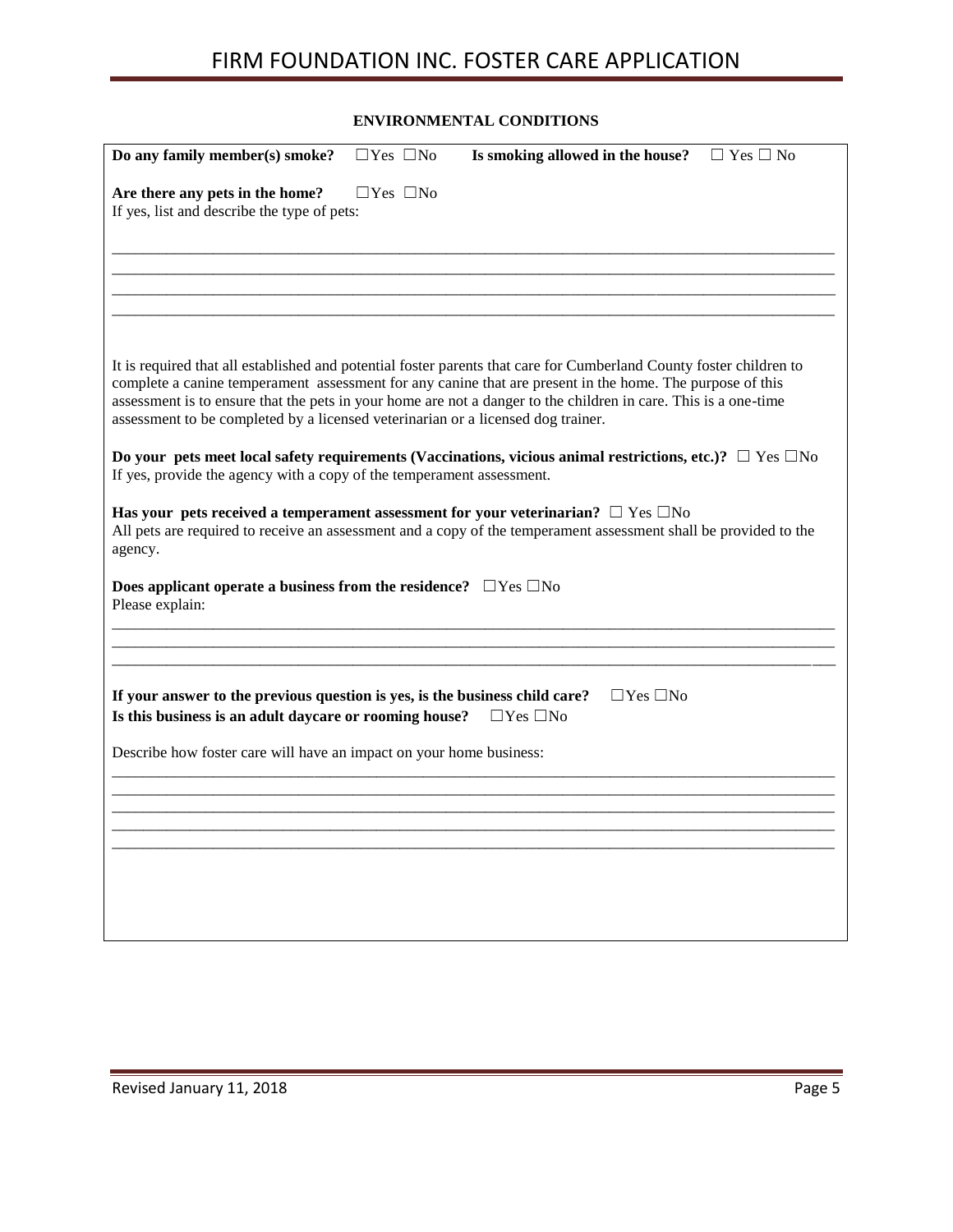#### **TRANSPORTATION**

| <b>Number of vehicles:</b>                                                   | $\Box$ One vehicle $\Box$ Two or more Vehicles                                            |
|------------------------------------------------------------------------------|-------------------------------------------------------------------------------------------|
| Are vehicles in operable condition? $\Box$ Yes $\Box$ No<br>If no, explain:  |                                                                                           |
|                                                                              |                                                                                           |
| Are there infant car seats? $\square$ Yes $\square$ No $\square$ Will Obtain |                                                                                           |
| Are there toddler seats?                                                     | $\Box$ Yes $\Box$ No $\Box$ Will Obtain                                                   |
| Do you have proof of insurance for all vehicles? $\Box$ Yes $\Box$ No        |                                                                                           |
|                                                                              | Policy Number:                                                                            |
|                                                                              | Do you have a current updated vehicle registration? $\Box$ Yes $\Box$ No Expiration Date: |

#### **APPLICANT(S) RESIDENTIAL HISTORY (Attach additional sheets if necessary)**

| <b>Residential History</b>          | <b>Applicant #1</b>            | <b>Applicant #2</b>            |
|-------------------------------------|--------------------------------|--------------------------------|
| Last residences for the last 10     |                                |                                |
| years                               |                                |                                |
| Has the applicant been a North      | $\Box$ Yes $\Box$ No           | $\Box$ Yes $\Box$ No           |
| Carolina resident for the last five | Agency use only. How verified? | Agency use only. How verified? |
| years?                              |                                |                                |
|                                     |                                |                                |
| Date moved to current residence     |                                |                                |
|                                     |                                |                                |
|                                     |                                |                                |
| Previous address (city, state)      |                                |                                |
| Date moved to this address          |                                |                                |
|                                     |                                |                                |
|                                     |                                |                                |
| Previous address (city, state)      |                                |                                |
| Date moved to this address          |                                |                                |
|                                     |                                |                                |
|                                     |                                |                                |
| Previous address (city, state)      |                                |                                |
| Date moved to this address          |                                |                                |
|                                     |                                |                                |
|                                     |                                |                                |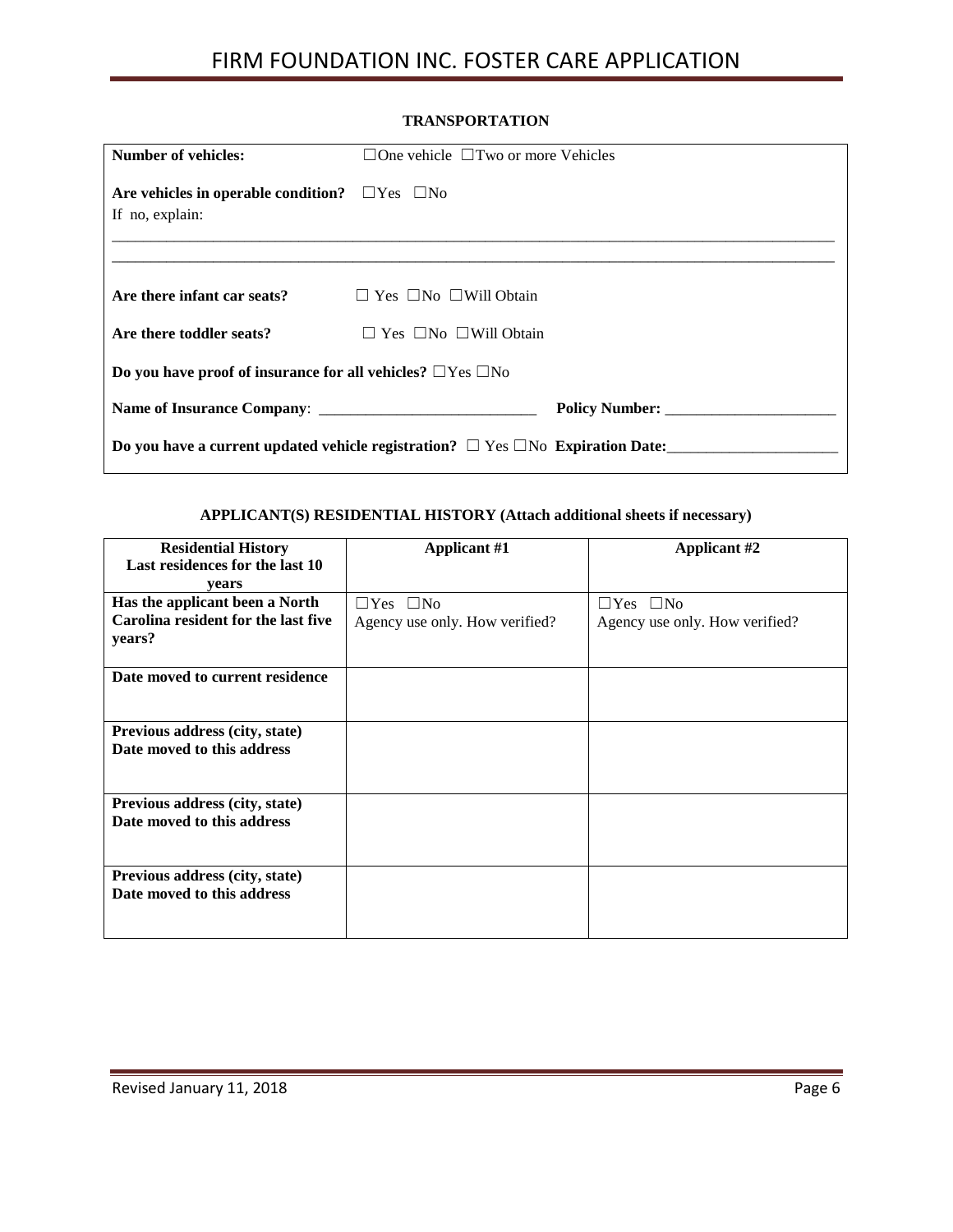### **APPLICANT (s) MARITAL HISTORY (Attach additional sheets if necessary)**

| <b>Marital History</b>       | <b>Applicant #1</b>            | <b>Applicant #2</b>            |
|------------------------------|--------------------------------|--------------------------------|
|                              |                                |                                |
| Are you currently married?   | $\Box$ Yes $\Box$ No           | $\Box$ Yes $\Box$ No           |
|                              | Agency use only. How verified? | Agency use only. How verified? |
|                              |                                |                                |
|                              |                                |                                |
| Date of current marriage     |                                |                                |
|                              |                                |                                |
|                              |                                |                                |
| Are there any previous       | $\Box$ Yes $\Box$ No           | $\Box$ Yes $\Box$ No           |
| marriages?                   | Agency use only. How verified? | Agency use only. How verified? |
|                              |                                |                                |
|                              |                                |                                |
| <b>Spouse Name (previous</b> |                                |                                |
| marriage)                    |                                |                                |
|                              |                                |                                |
| Dates of previous marriages  |                                |                                |
|                              |                                |                                |

### **TYPE OF CHILD WILL CONSIDER**

| Please tell us what type of child you are interested in fostering or adopting. Check all that apply.              |
|-------------------------------------------------------------------------------------------------------------------|
| <b>Gender</b>                                                                                                     |
| $\Box$ Male<br>$\Box$ Female                                                                                      |
|                                                                                                                   |
| <b>Age Range</b>                                                                                                  |
| $\Box$ 0-2 $\Box$ 3-5 $\Box$ 6-8 $\Box$ 9-11 $\Box$ 12-15 $\Box$ 16-18 Other:                                     |
|                                                                                                                   |
| <b>Number of Children</b>                                                                                         |
| Family foster care providers may provide services up to five children depending on your environmental conditions; |
| therapeutic foster care providers may provide services up to two children. Under certain circumstances family     |
| foster care may be licensed for a teen parent with their child.                                                   |
|                                                                                                                   |
| $\Box$ One                                                                                                        |
| $\Box$ Two                                                                                                        |
| $\Box$ Three                                                                                                      |
| $\Box$ Four                                                                                                       |
| $\Box$ Five                                                                                                       |
| $\Box$ Teen Parent w/Child                                                                                        |
| <b>Additional Comments:</b>                                                                                       |
|                                                                                                                   |
|                                                                                                                   |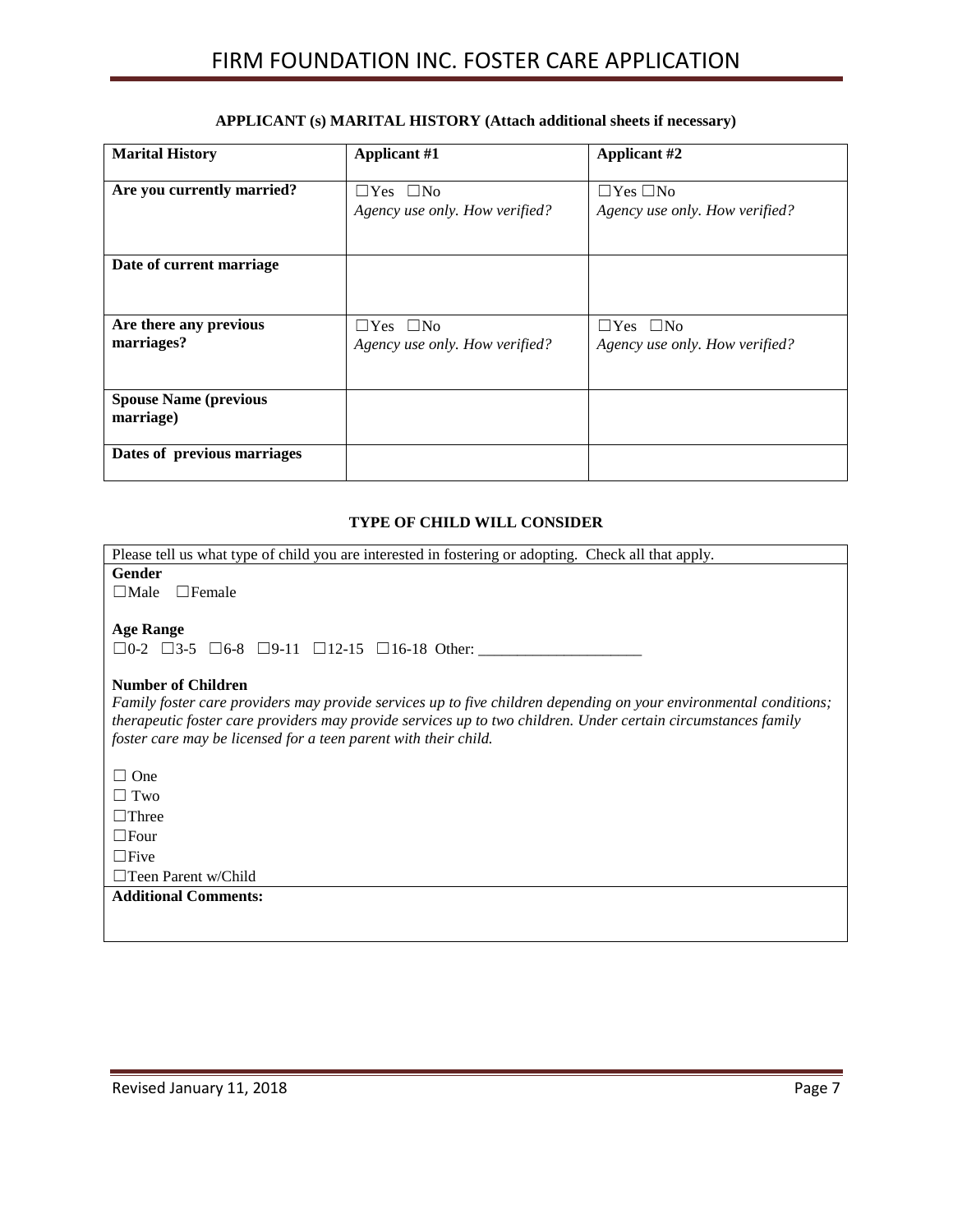#### **HOUSING, SAFETY, AND MEDICAL FACTORS AND HISTORY**

| Do you own a gun? $\Box$ Yes $\Box$ No                                                                                                                                                                                                                                                     |
|--------------------------------------------------------------------------------------------------------------------------------------------------------------------------------------------------------------------------------------------------------------------------------------------|
| Is there a swimming pool on the property? $\Box$ Yes $\Box$ No<br>If yes, is it securely fenced? $\Box$ Yes $\Box$ No                                                                                                                                                                      |
| Are there any bodies of water on the property or within walking distance? $\square$ Yes $\square$ No<br>If yes, is it securely fenced? $\Box$ Yes $\Box$ No.<br>Bodies of water must be securely fenced, are you willing to provide a fence around the body of water? $\Box$ Yes $\Box$ No |
| Do have Homeowners' or Renters' insurance? $\Box$ Yes $\Box$ No                                                                                                                                                                                                                            |
| Name of Insurance Company:<br>Policy Number:                                                                                                                                                                                                                                               |

**Have you, your partner, or any member of the household ever been subject of an investigation by Child Protective Services in North Carolina or any other state?** ☐Yes ☐No If yes, please explain:

**Do you, your partner, your child(ren), or any member of your household have any chronic illness or handicap that may affect your capacity to parent a child, who may be physically, emotionally, or behaviorally challenging?**  $\Box$  Yes  $\Box$  No If yes, please explain:

 $\_$  ,  $\_$  ,  $\_$  ,  $\_$  ,  $\_$  ,  $\_$  ,  $\_$  ,  $\_$  ,  $\_$  ,  $\_$  ,  $\_$  ,  $\_$  ,  $\_$  ,  $\_$  ,  $\_$  ,  $\_$  ,  $\_$  ,  $\_$  ,  $\_$  ,  $\_$  ,  $\_$  ,  $\_$  ,  $\_$  ,  $\_$  ,  $\_$  ,  $\_$  ,  $\_$  ,  $\_$  ,  $\_$  ,  $\_$  ,  $\_$  ,  $\_$  ,  $\_$  ,  $\_$  ,  $\_$  ,  $\_$  ,  $\_$  ,

**Do you, your partner, or any member of your household have a history of mental illness that may affect your capacity to parent a child who be physically, emotionally, or behaviorally challenging?**  $\Box$  Yes  $\Box$  No If yes, please explain:

**\_\_\_\_\_\_\_\_\_\_\_\_\_\_\_\_\_\_\_\_\_\_\_\_\_\_\_\_\_\_\_\_\_\_\_\_\_\_\_\_\_\_\_\_\_\_\_\_\_\_\_\_\_\_\_\_\_\_\_\_\_\_\_\_\_\_\_\_\_\_\_\_\_\_\_\_\_\_\_\_\_\_\_\_\_\_\_\_\_\_\_\_\_ \_\_\_\_\_\_\_\_\_\_\_\_\_\_\_\_\_\_\_\_\_\_\_\_\_\_\_\_\_\_\_\_\_\_\_\_\_\_\_\_\_\_\_\_\_\_\_\_\_\_\_\_\_\_\_\_\_\_\_\_\_\_\_\_\_\_\_\_\_\_\_\_\_\_\_\_\_\_\_\_\_\_\_\_\_\_\_\_\_\_\_\_\_**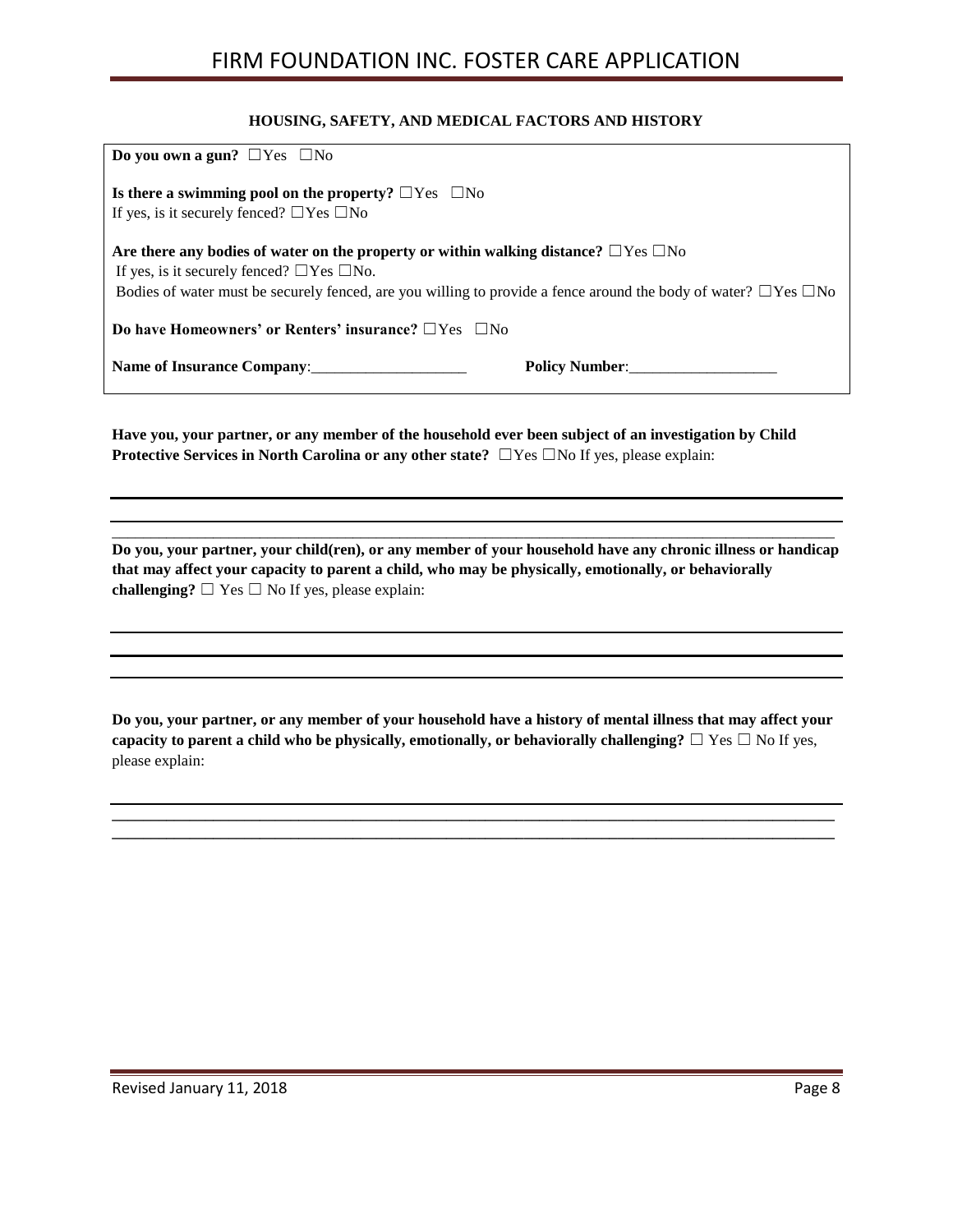### **REFERENCES**

### **The agency requires that you provide three non-relative references for foster care.**

| Reference<br>Name/<br>Relationship | <b>Phone</b><br><b>Number</b> | <b>Street Address</b> | <b>City/State</b> | <b>Zip Code</b> |
|------------------------------------|-------------------------------|-----------------------|-------------------|-----------------|
|                                    |                               |                       |                   |                 |
|                                    |                               |                       |                   |                 |
|                                    |                               |                       |                   |                 |
|                                    |                               |                       |                   |                 |
|                                    |                               |                       |                   |                 |
|                                    |                               |                       |                   |                 |
|                                    |                               |                       |                   |                 |
|                                    |                               |                       |                   |                 |

 $\_$  ,  $\_$  ,  $\_$  ,  $\_$  ,  $\_$  ,  $\_$  ,  $\_$  ,  $\_$  ,  $\_$  ,  $\_$  ,  $\_$  ,  $\_$  ,  $\_$  ,  $\_$  ,  $\_$  ,  $\_$  ,  $\_$  ,  $\_$  ,  $\_$  ,  $\_$  ,  $\_$  ,  $\_$  ,  $\_$  ,  $\_$  ,  $\_$  ,  $\_$  ,  $\_$  ,  $\_$  ,  $\_$  ,  $\_$  ,  $\_$  ,  $\_$  ,  $\_$  ,  $\_$  ,  $\_$  ,  $\_$  ,  $\_$  ,

 $\_$  ,  $\_$  ,  $\_$  ,  $\_$  ,  $\_$  ,  $\_$  ,  $\_$  ,  $\_$  ,  $\_$  ,  $\_$  ,  $\_$  ,  $\_$  ,  $\_$  ,  $\_$  ,  $\_$  ,  $\_$  ,  $\_$  ,  $\_$  ,  $\_$  ,  $\_$  ,  $\_$  ,  $\_$  ,  $\_$  ,  $\_$  ,  $\_$  ,  $\_$  ,  $\_$  ,  $\_$  ,  $\_$  ,  $\_$  ,  $\_$  ,  $\_$  ,  $\_$  ,  $\_$  ,  $\_$  ,  $\_$  ,  $\_$  ,

Please tell us how you were referred to this agency: